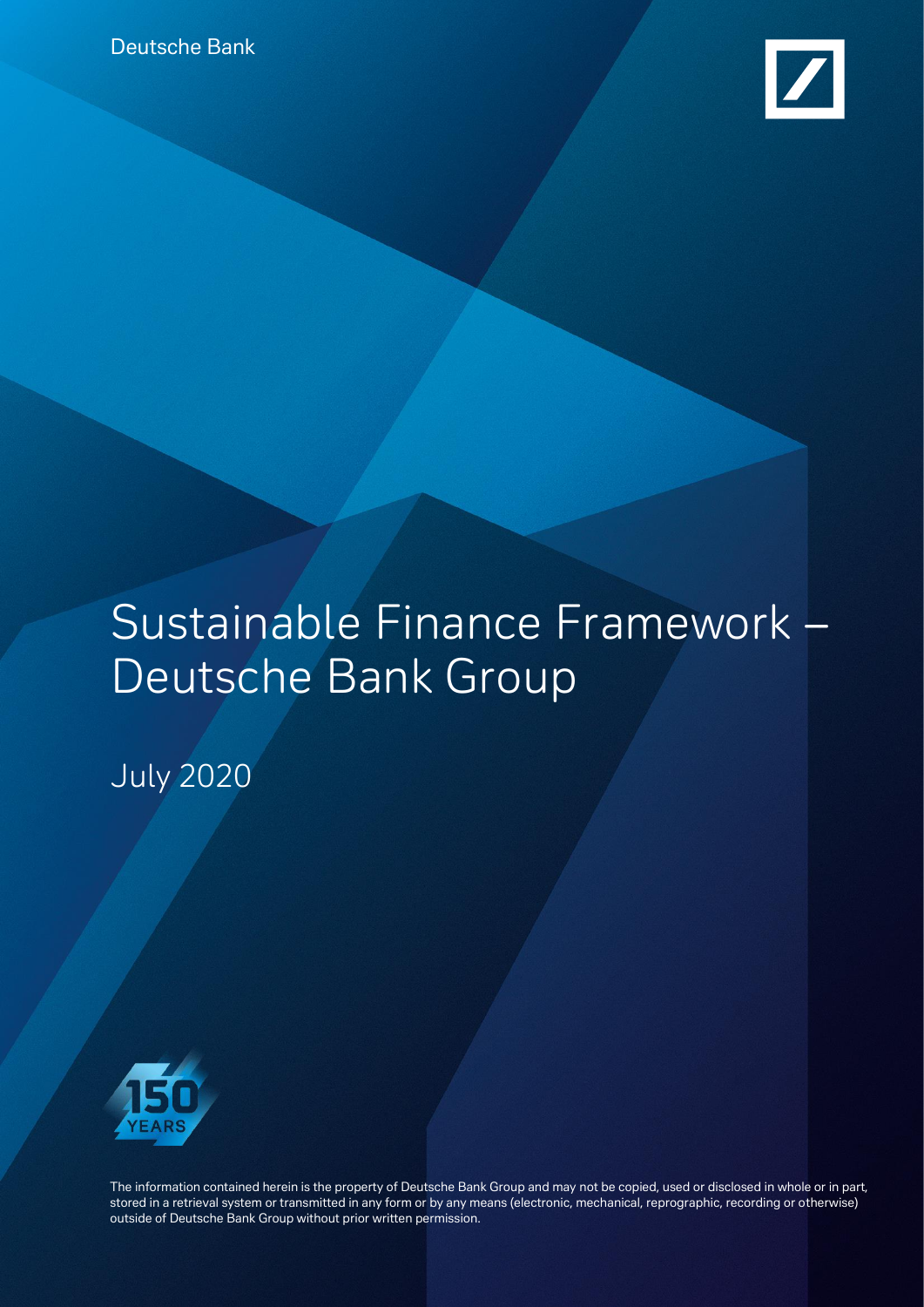# Table of Contents

| 2 <sub>1</sub> |  |  |
|----------------|--|--|
| 2.1            |  |  |
| 2.2.           |  |  |
| 2.3.           |  |  |
|                |  |  |
|                |  |  |
|                |  |  |
| 24             |  |  |
|                |  |  |
|                |  |  |
|                |  |  |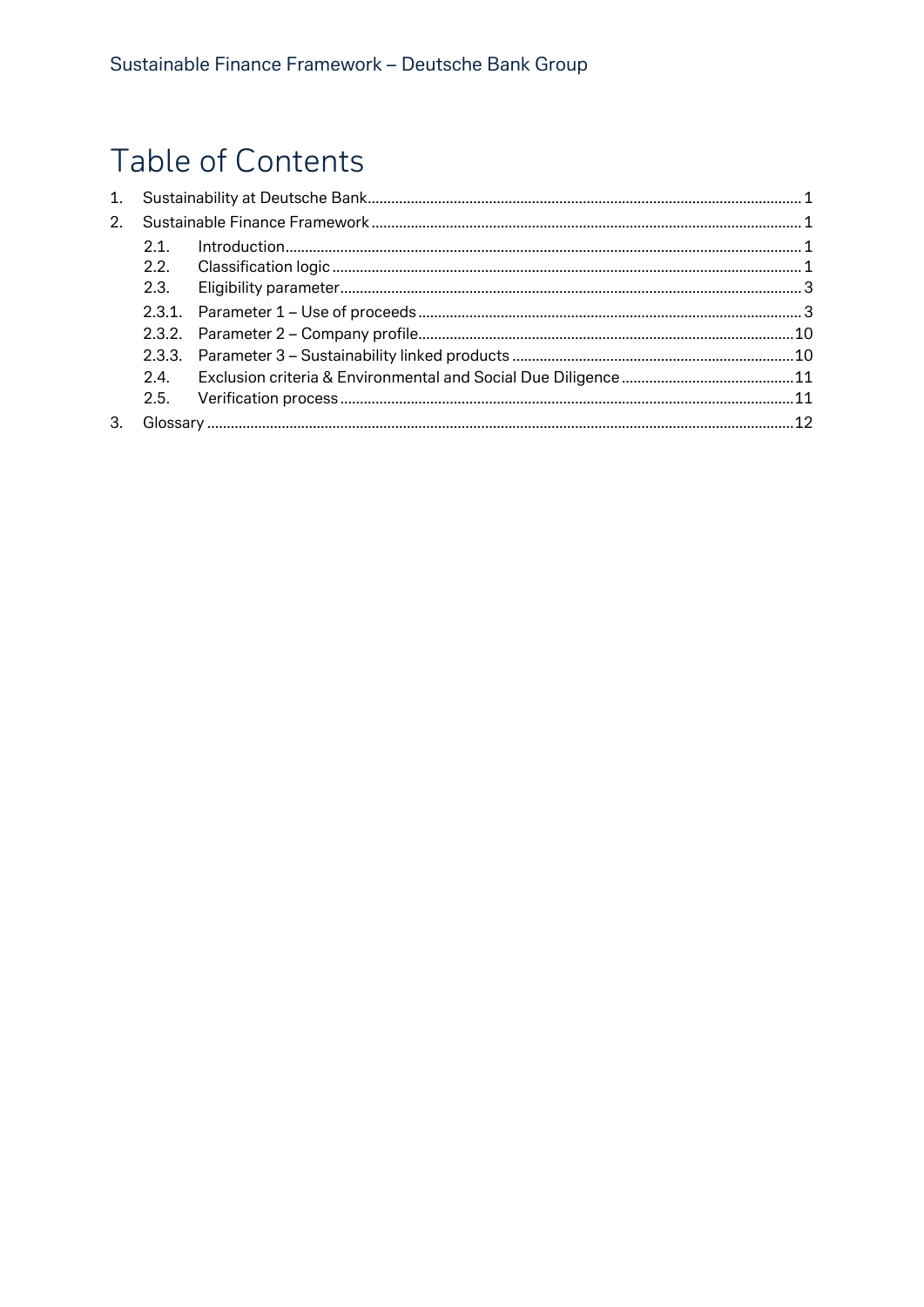## <span id="page-2-0"></span>1. Sustainability at Deutsche Bank

In alignment with our purpose, sustainability and the underlying sustainability principles are part of Deutsche Bank's Code of Conduct. The following sustainability principles are at the core of our business and emphasise the bank's commitment to environmental and social responsibility:

- We commit to balancing economic success with environmental and social responsibility;
- We identify and address the environmental and social impacts of our business activities;
- We foster business that enables sustainable growth;
- We are guided by internationally recognized principles and standards;
- We ensure that our sustainability strategy is firmly grounded in robust governance, policies and processes;
- We encourage transparent communication and open dialogue with stakeholders.

Furthermore, Deutsche Bank has clearly demonstrated its commitment to sustainability by setting an ambitious target of facilitating €200bn in ESG financing plus its portfolio of sustainable investments by 2025. The bank follows internationally recognized principles for sustainable business and banking, such as the UN Global Compact, the UN Principles for Responsible Investments and the UN Guiding Principles on Business and Human Rights.

## <span id="page-2-1"></span>2. Sustainable Finance Framework

#### <span id="page-2-2"></span>2.1. Introduction

The Sustainable Finance Framework ("the Framework") outlines the methodology and associated procedures to be applied to classify financial products and services offered by Deutsche Bank as sustainable finance. It specifies the classification logic, the eligibility criteria, the applicable environmental and social due diligence requirements and the verification process for sustainable finance. Further, reporting principles and requirements are outlined.

The Framework aims to establish a consistent and comprehensive methodology for the classification and reporting of financial products and services as sustainable. It further serves as a basis for defining targets and metrics for sustainable finance to deliver on the Deutsche Bank's commitment to support sustainable economic growth and the transition to a low-carbon economy. It is dynamic in its nature, and will be regularly reviewed and expanded as required to amend or add additional qualifying activities and/or criteria, and to fulfil upcoming regulatory requirements under the EU Taxonomy Regulation.

For investment products, a complementary ESG framework for the classification of the investments products as sustainable/ESG products will be applied.

<span id="page-2-3"></span>Capitalised terms have the meaning ascribed to them in section 3.

#### 2.2. Classification logic

Sustainable finance is broadly defined as any form of financial product/service that promotes positive environmental and/or social (ES) purposes while contributing to the achievement of the Paris Agreement goals and Sustainable Development Goals (SDGs). Deutsche Bank defines six guiding principles for the classification of economic activities as environmentally and/or socially sustainable.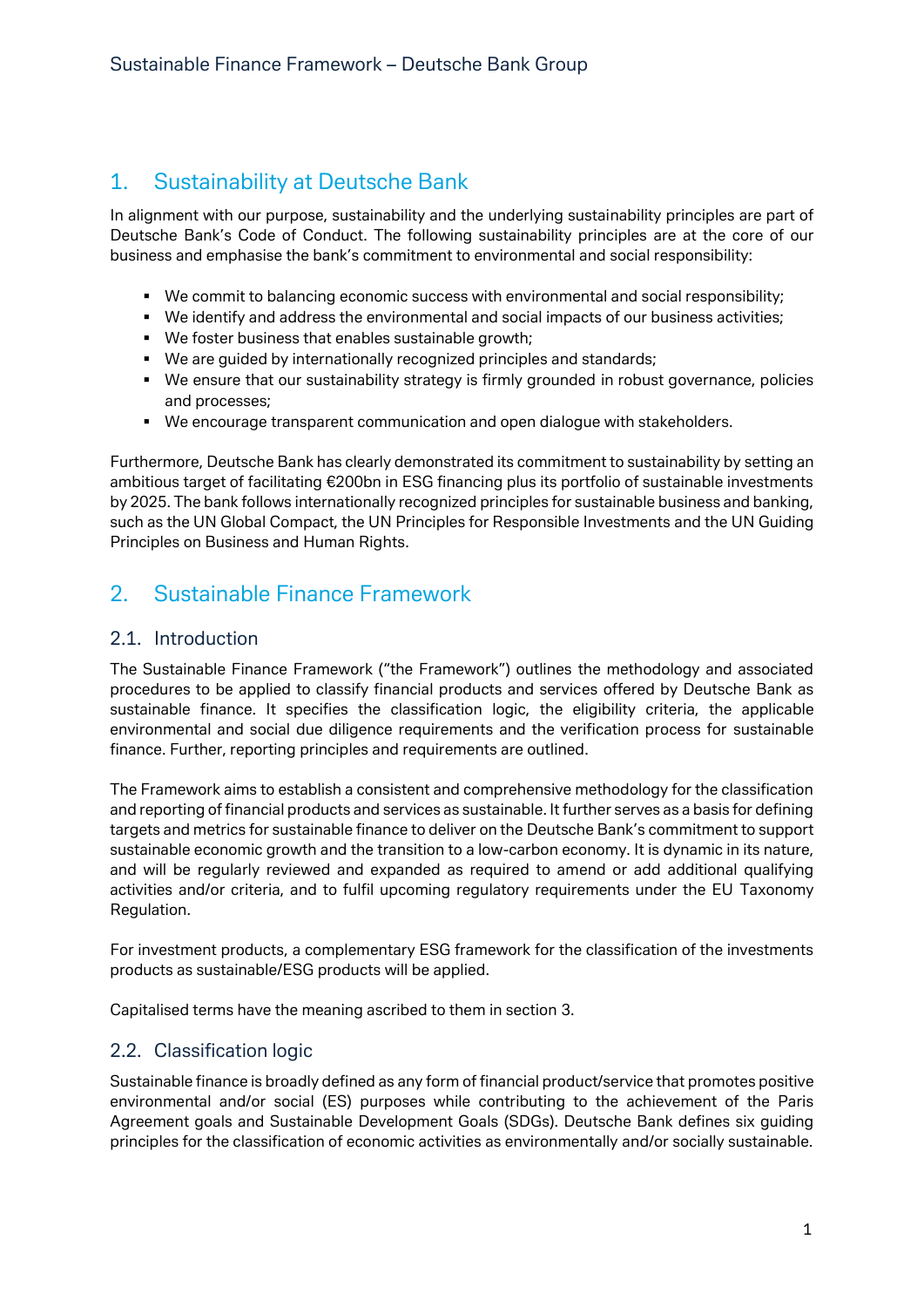Principles for environmental sustainability

- 1. Climate change mitigation and adaptation: *Economic activities enabling, directly or indirectly, a substantial reduction of GHG emissions and/or increase of energy efficiency. Measures adapting to acute and chronic physical risks caused or intensified by climate change.*
- 2. Protection, restoration and promotion of natural resources and healthy ecosystems: *Protection of marine and terrestrial [living] resources including water, critical and high-carbon stock ecosystems, and other primary resources. Restoration of biodiversity and ecosystems. Pollution protection and control and general reduction of resource use.*
- 3. Transition to a circular economy: *Prevention of waste and promotion of recycling and reuse of material.*

Principles for social sustainability

- 1. Respect for human rights: *Respect for, protection and enablement of basic human rights, e.g. food provision, labour protection.*
- 2. Enabling living conditions: *Access to affordable housing and infrastructure for transportation, ICT, and energy provision.*

3. Access to essential services: *Inclusive access to health, education, and financial services.*

Under this framework, any financing (including but not limited to asset-based lending, corporatelevel lending, trade finance as well as Capital Markets instruments including but not limited to all forms of certified sustainability-linked loans or sustainability linked hedging or other instruments) can be classified as sustainable finance. Deutsche Bank defines three parameters based on which a transaction can be classified:

- (1) Use of proceeds,
- (2) Company profile and/or
- (3) Financial product in itself.

If one of the three parameters contributes to the achievement of the Paris Agreement goals and SGDs and is in line with Deutsche Bank's principles for environmental and social sustainability outlined above, a transaction can be classified as sustainable finance.

#### EU Taxonomy Regulation

Our ambition is to align this framework to the extent possible with the requirements of the EU Taxonomy Regulation. Specifically, we will

- Consider, as far as feasible, technical screening criteria formulated by the EU Taxonomy for climate mitigation and adaption, especially for parameters 1) use of proceeds and 2) company profile;
- Start evaluating any gaps between the requirements of the Do No Significant Harm (DNSH) assessment and alignment with social minimum safeguards under the EU Taxonomy and our internal environmental and social due diligence approach.

Our existing due diligence requirements are based on the international standards listed in the Taxonomy Regulation, e.g. the UN Guiding Principles on Business and Human Rights. We aim to close any gaps we identify as we develop our framework. Equally, we will continue developing our internal framework to fully embed the technical screening criteria developed by the EU into our internal classification process.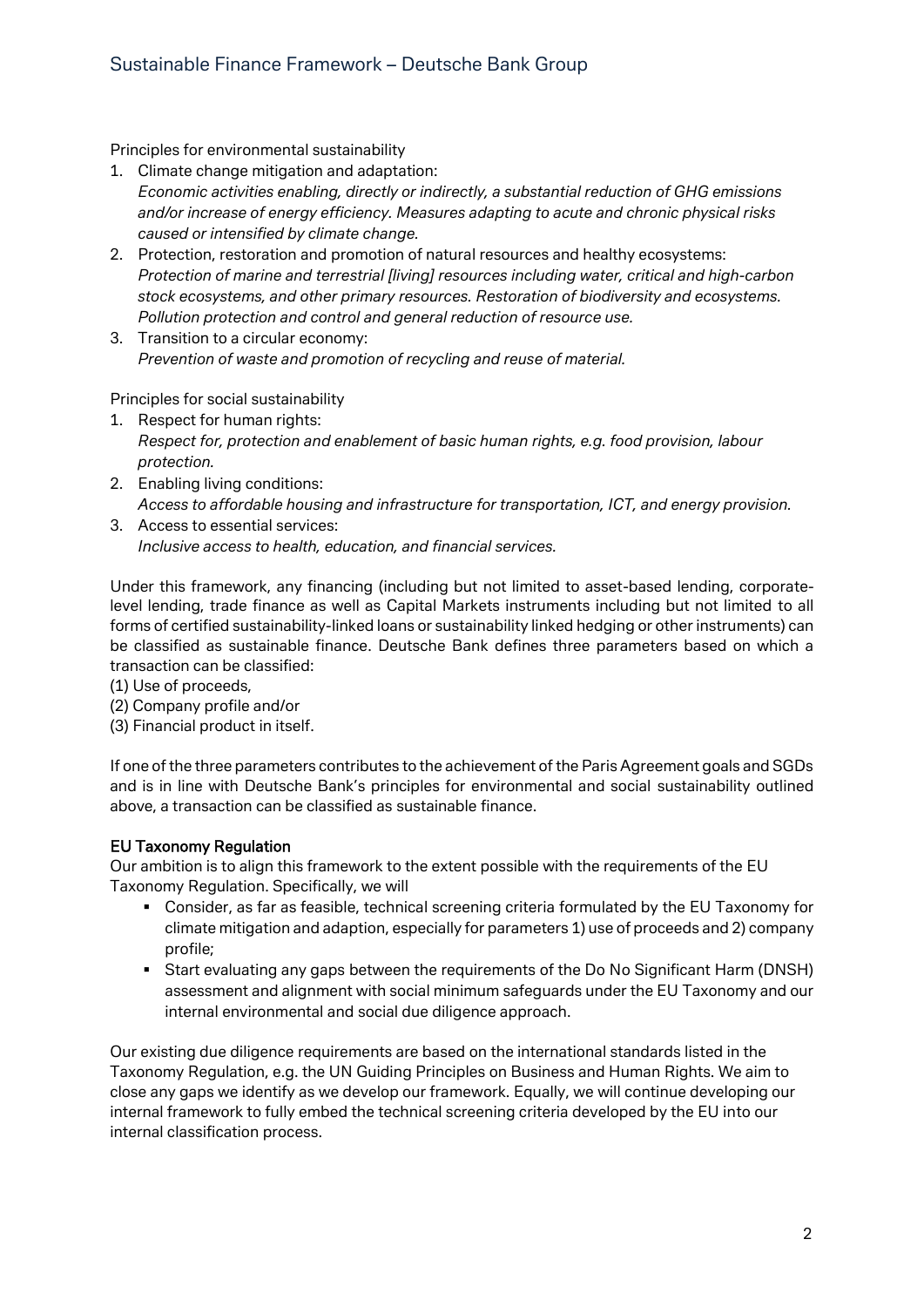The simplified classification logic and application process is outlined below:

#### Classification logic



1) The eligibility criteria are aligned on the best effort basis with the EU Taxonomy and the internationally acknowledged principles e.g. ICMA Social and Green Bond Principles for the classification of economic activities. In the mid- to long term, DB aims to capture in full the thresholds set in the EU Taxonomy.

2) Transaction / client profile undergoes a ES DD either as required per DB ES Risk Framework, or on a best effort basis for low risk sectors. In the mid- to long term, DB aims to transition to a DNSH assessment that is fully compliant with the requirements set in the EU Taxonomy.

#### <span id="page-4-0"></span>2.3. Eligibility parameter

#### <span id="page-4-1"></span>2.3.1. Parameter 1 – Use of proceeds

Where a dedicated use of proceeds can be determined, environmental and social criteria will be applied to classify whether the underlying economic activities are deemed sustainable. There are two basic considerations: Firstly, activities helping to sustain, improve and protect the environment, and secondly, activities enabling social development, especially in marginalized target groups.

The criteria for classification of activities as environmentally sustainable (Table 1) follow existing recognised international market standards and practices, e.g. the ICMA Green Bond Principles, and where feasible link to the technical screening criteria developed by the EU Taxonomy.

Social criteria (Table 2) are defined in accordance with the ICMA Social Bond Principles. As the overall understanding of environmental and social matters evolves and work on the EU Taxonomy continues, the criteria outlined in the Tables 1 and 2 may require modification. We will update our classification criteria according to periodical changes in the market approach and to the EU Taxonomy, and in adherence to our internal processes, including as outlined under sections 2.4. and 2.5 respectively (Environmental and Social due diligence requirements and verification process).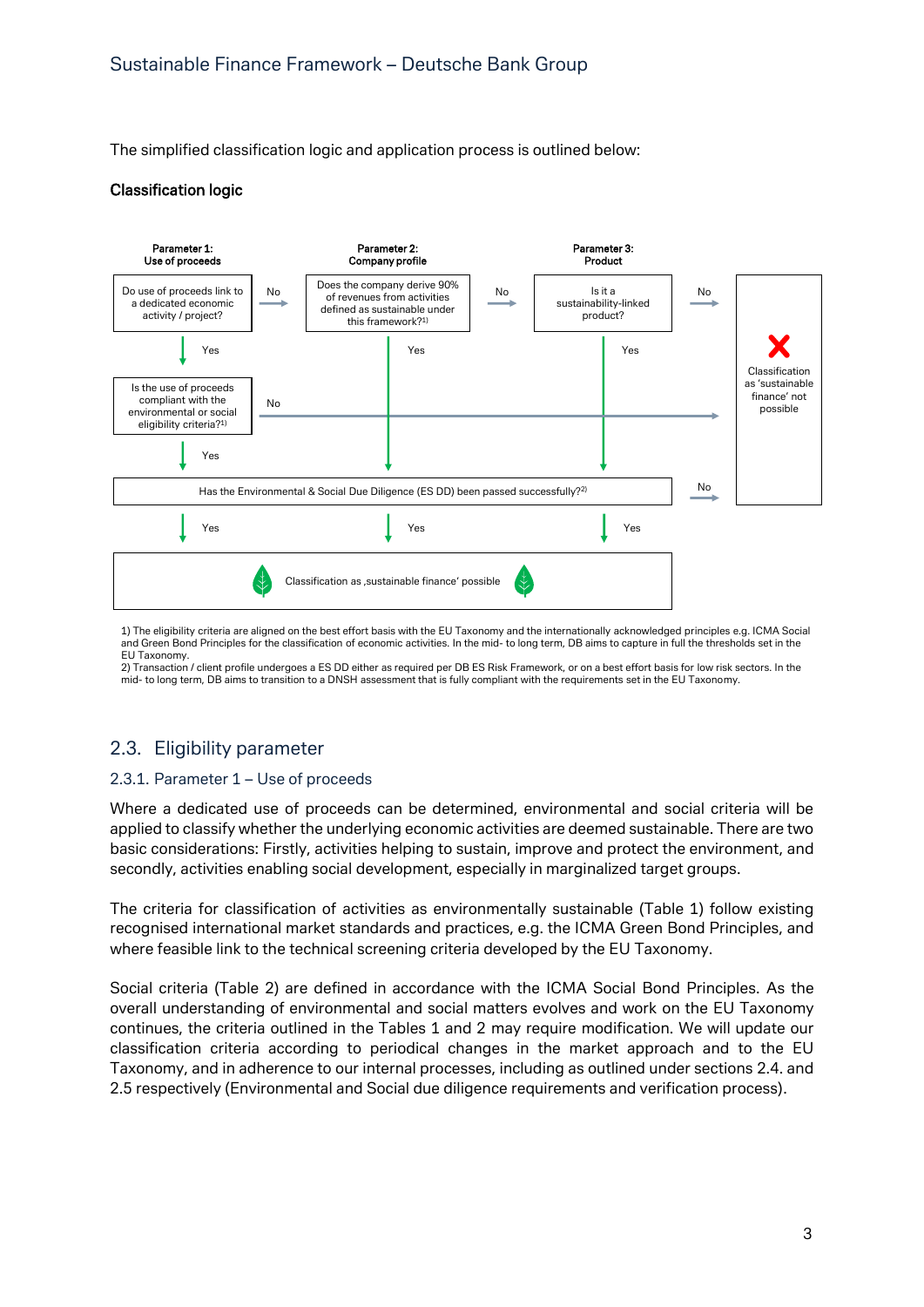#### Environmentally sustainable activities

#### Table 1: Environmentally sustainable activities - Climate change mitigation

| Sector / SDG <sup>1</sup>              | <b>Activity</b>                                                                                                                                                                                                                                       | Exemplary eligibility criteria                                                                                                                                                                                                                                                                                                                                                                                                                                                                                                                                                                                                                                                                      |
|----------------------------------------|-------------------------------------------------------------------------------------------------------------------------------------------------------------------------------------------------------------------------------------------------------|-----------------------------------------------------------------------------------------------------------------------------------------------------------------------------------------------------------------------------------------------------------------------------------------------------------------------------------------------------------------------------------------------------------------------------------------------------------------------------------------------------------------------------------------------------------------------------------------------------------------------------------------------------------------------------------------------------|
| Manufacturing<br>$13 \text{ mm}$<br>Ç. | • Low carbon technologies<br>• Low-carbon, low energy:<br>Cement<br>$\Omega$<br>Aluminium<br>$\Omega$<br>Iron and steel<br>Chemicals<br>$\circ$<br>• Plastics                                                                                         | • Manufacturing of key components,<br>equipment and machinery for<br>renewable energy technologies, low-<br>carbon transportation eligible under<br>this taxonomy, energy efficiency of<br>buildings, e.g. high efficiency lighting<br>• Development and manufacturing of<br>low-carbon technologies that<br>substantially reduce GHG emission in<br>other sectors of the economy (incl.<br>private households)<br><b>Transition of industrial production to</b><br>low-carbon and high-energy efficient<br>production using the EU Taxonomy as<br>a guidance for identification of<br>respective performance thresholds<br>Recycling and reutilisation of material<br>(e.g. plastics; scrap steel) |
| Energy<br>9 INDUSTRY, INNEVATI         | • Renewable energy<br>Solar<br>$\circ$<br>Wind<br>$\Omega$<br>Ocean energy<br>$\circ$<br>Hydropower<br>$\circ$<br>Geothermal<br>• Gas combustion<br><b>Bioenergy</b><br><b>Energy transmission,</b><br>distribution and storage<br>■ Hydrogen storage | • Generation of electricity from<br>renewable sources<br>• Hydropower subject to enhanced<br>detailed due diligence of environmental<br>and social impacts<br><b>Bioenergy subject to reviewing the</b><br>feedstock. The following feedstocks are<br>considered as eligible, e.g.<br>○ Second-generation sources (e.g.<br>waste & residues), or<br>Certified first-generation sources<br>$\circ$<br>(e.g. FSC, ISCC, RSPO)<br>Infrastructure on or support of a<br>trajectory to full decarbonisation by<br>2050<br>Infrastructure directly connecting<br>renewable energy or integrating<br>renewable energy into existing<br>transmission networks                                               |

<sup>&</sup>lt;sup>1</sup> Table maps SDGs to industrial sectors based on a high likelihood to contribute positively to the global indicators for the Sustainable Development Goals and targets of the 2030 Agenda for Sustainable Development. This mapping is not exhaustive but directive. Single transactions may contribute to further SDGs if a positive contribution to the respective indicators of an SDG is achieved. The "Global indicator framework for the Sustainable Development Goals and targets of the 2030 Agenda for Sustainable Development" with a list of all SDGs and their indicators will be used as guidance.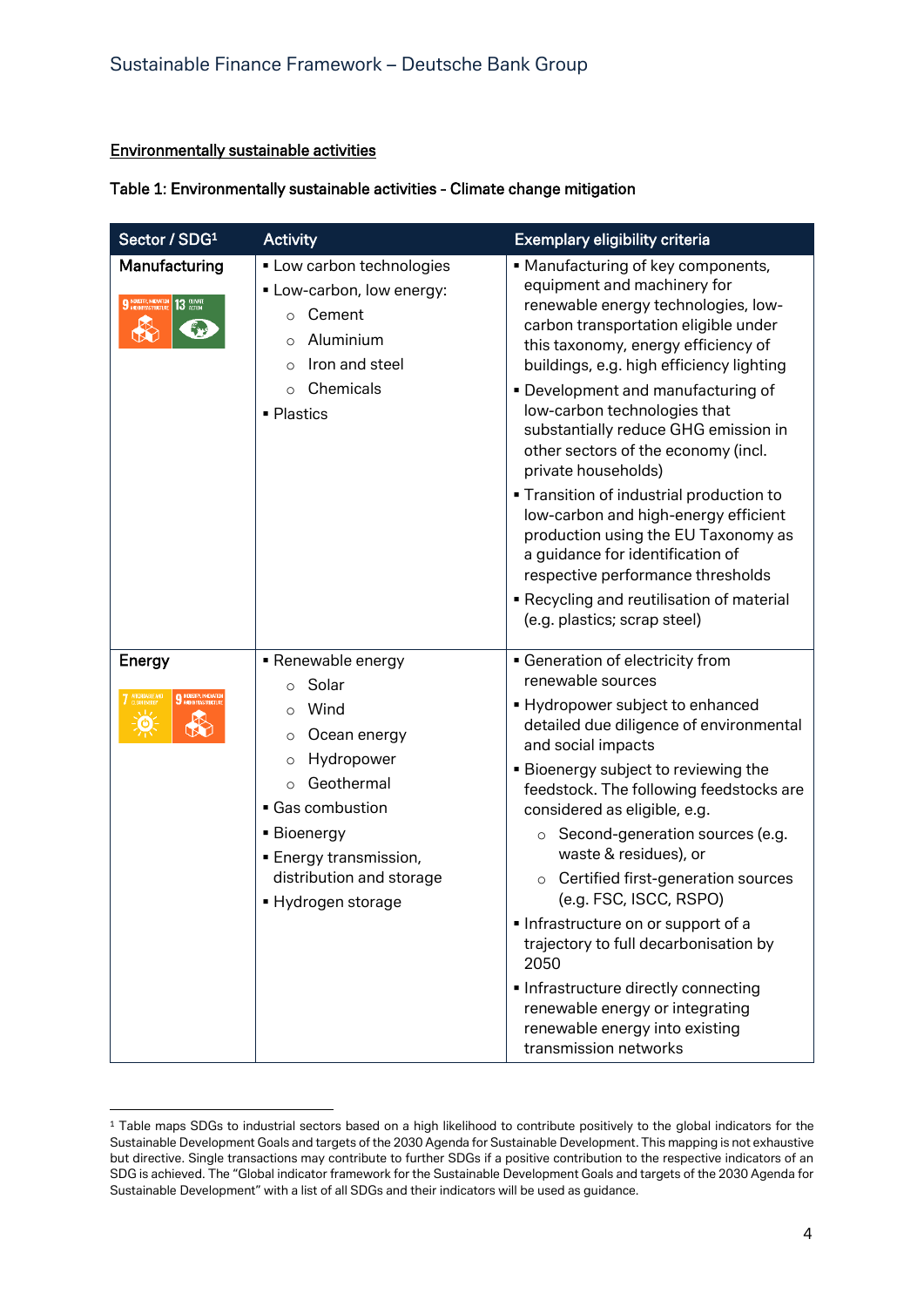| Sector / SDG1                                                   | <b>Activity</b>                                                                                                                                                                                                                                                                                                                                                                        | Exemplary eligibility criteria                                                                                                                                                                                                                                                                                                                                                                                                                                                                                                                                                                                                                                                                                                                                                                                                                                            |
|-----------------------------------------------------------------|----------------------------------------------------------------------------------------------------------------------------------------------------------------------------------------------------------------------------------------------------------------------------------------------------------------------------------------------------------------------------------------|---------------------------------------------------------------------------------------------------------------------------------------------------------------------------------------------------------------------------------------------------------------------------------------------------------------------------------------------------------------------------------------------------------------------------------------------------------------------------------------------------------------------------------------------------------------------------------------------------------------------------------------------------------------------------------------------------------------------------------------------------------------------------------------------------------------------------------------------------------------------------|
|                                                                 |                                                                                                                                                                                                                                                                                                                                                                                        | <b>EV</b> charging stations and electric<br>infrastructure for public transport<br>Other measures dedicated to improve<br>the efficient use of energy, prevent<br>system losses such as e.g. smart grid<br>technologies                                                                                                                                                                                                                                                                                                                                                                                                                                                                                                                                                                                                                                                   |
| <b>Water &amp; Waste</b><br>6 SEAN WATER<br>1 SUSTAINABLE CITIE | • Water management<br>• Waste management<br>- Material recovery from non-<br>hazardous waste (reuse /<br>recycling<br>Anaerobic digestion facilities<br>for production of biogas and<br>digestate from bio-waste<br>- Facilities for composting bio-<br>waste<br>• Landfill gas capture and<br>utilisation in permanently<br>closed landfills<br>Anthropogenic emission<br>management. | · Front-to-end water collection,<br>treatment and supply systems with<br>high energy efficiency in terms of water<br>consumption per cubic meter<br>Activities which substantially reduce<br>energy consumption (20%) of a system<br><b>Activities which improve water quality</b><br>and/or water use efficiency<br>• Waste reuse and recycling<br>Recovery of secondary raw materials<br>• Production of biogas (should include<br>controls for methane leakage) for<br>electricity, heat or bio-fuel generation<br>• Gas from landfills in closure used for<br>electricity, heat or bio-fuel generation<br>$\bullet$ Direct air capture of CO <sub>2</sub>                                                                                                                                                                                                             |
| <b>Real Estate</b>                                              | - Construction<br>■ Renovation<br><b>Acquisition</b><br>· Individual measures and<br>professional services related to<br>improving efficiency                                                                                                                                                                                                                                          | • Construction of highly energy-efficient<br>buildings:<br>Minimum certification<br>$\Omega$<br>requirements preferable, e.g.<br>LEED Gold, BREEAM Excellent,<br>DGNB Gold, HQE Excellent, EPC<br>level A, or<br>Primary energy demand is within<br>$\circ$<br>top 15% of local stock or<br>compliant with local regulations on<br>energy efficiency<br>■ Renovation achieves energy savings ≥<br>30%, or primary energy demand after<br>renovation is within top 15% of local<br>stock or compliant with local<br>regulations on energy efficiency<br>• Measures increasing the energy<br>efficiency of buildings and/or enabling<br>use/production of renewable energies,<br>energy-efficient technologies, e.g.<br>installation of energy management<br>systems, installation of solar<br>photovoltaic systems, replacement of<br>doors, windows with energy-efficient |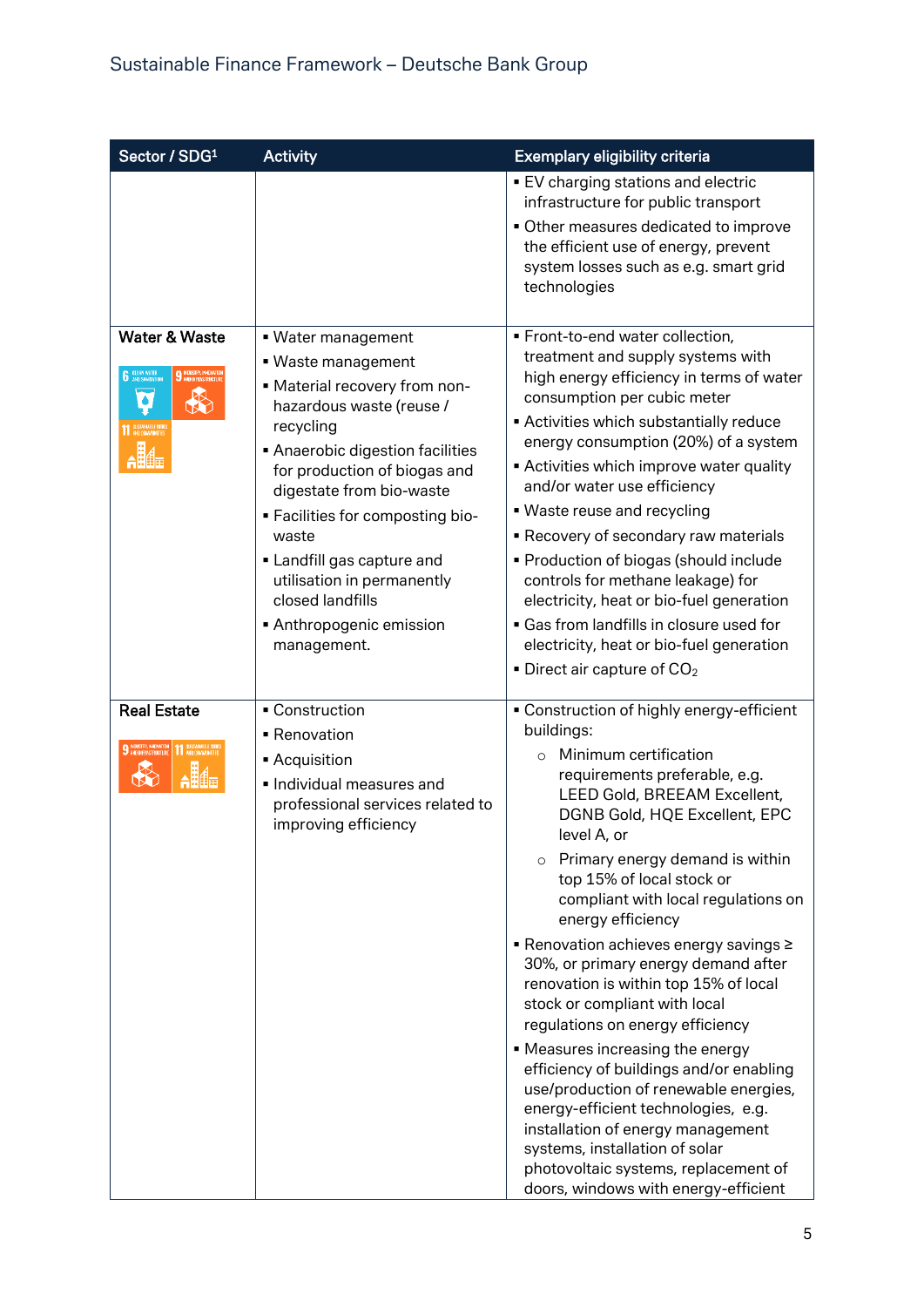| Sector / SDG1                                                                                       | <b>Activity</b>                                                                                                                                                        | Exemplary eligibility criteria                                                                                                                                                                                                                                                                                                                                                                                                                                                                                                                                  |
|-----------------------------------------------------------------------------------------------------|------------------------------------------------------------------------------------------------------------------------------------------------------------------------|-----------------------------------------------------------------------------------------------------------------------------------------------------------------------------------------------------------------------------------------------------------------------------------------------------------------------------------------------------------------------------------------------------------------------------------------------------------------------------------------------------------------------------------------------------------------|
|                                                                                                     |                                                                                                                                                                        | options, installation of LED lightning<br>systems etc.                                                                                                                                                                                                                                                                                                                                                                                                                                                                                                          |
| <b>Transportation &amp;</b><br>storage<br>₩<br>13 SCTION                                            | Rail and road transport<br>(passenger and freight)<br>Inland water transport<br>(passenger and freight)<br>Infrastructure for low carbon<br>transport (land and water) | Any zero-direct emission vehicles<br>• Other vehicles (passenger) with direct<br>emissions < $50g$ CO <sub>2</sub> per passenger km<br>until 2025 or meet threshold-based on<br>IEA Mobility Model data<br>■ Freight transport either meets<br>threshold based on IEA Mobility Model<br>data or follows the respective vehicle-<br>specific thresholds set by the EU<br>Taxonomy<br>Infrastructure required for zero direct<br>emissions transport and low carbon<br>transport including e.g.<br>infrastructure/equipment for active<br>mobility (e.g. cycling) |
| Information and<br>Communications<br>Technology (ICT)<br>9 NOUSTRY, INNOVATION 13 CLIMATE           | · Data infrastructure<br>• ICT for climate change                                                                                                                      | <b>Energy-efficient data centres and</b><br>equipment <sup>2</sup><br>. Data-driven solutions enabling GHG<br>emission reductions                                                                                                                                                                                                                                                                                                                                                                                                                               |
| Agriculture &<br>forestry<br>$2 \frac{\text{H}}{\text{HUNSFR}}$<br>12 RESP<br>32<br>$13 \text{ mm}$ | Growing of crops<br>· Forestry (Afforestation,<br>Reforestation, Restoration,<br>Rehabilitation, Forest Mgmt.,<br>Conservation)                                        | • Measures aimed at improving the<br>sustainability of agricultural processes,<br>e.g. optimize water consumption, use of<br>fertilizers including organic fertilizers<br>etc.<br>Avoidance or significant reduction of<br><b>GHG</b> emissions<br>• Maintenance or increase of existing<br>carbon stocks<br>• Compliance with Sustainable Forest<br>Management requirements for any<br>afforestation and other forest<br>restoration/conservation measures                                                                                                     |

#### Table 1 - Environmentally sustainable activities – Other Principles

| Principles / SDG                              | <b>Activity</b>                          | <b>Eligibility Criteria</b>                                                                                                                                                                                                                                   |
|-----------------------------------------------|------------------------------------------|---------------------------------------------------------------------------------------------------------------------------------------------------------------------------------------------------------------------------------------------------------------|
| Climate change<br>adaptation<br>(Principle 1) | Activities adapting<br>to climate change | The activity reduces all material physical climate<br>٠<br>risks identified in a risk assessment to the extent<br>possible and on a best effort basis by integrating<br>physical and non-physical measures and considering<br>context and location specifics. |

2 ICT equipment and services; cooling; data centre power equipment; data centre power distribution equipment; data centre building; monitoring systems.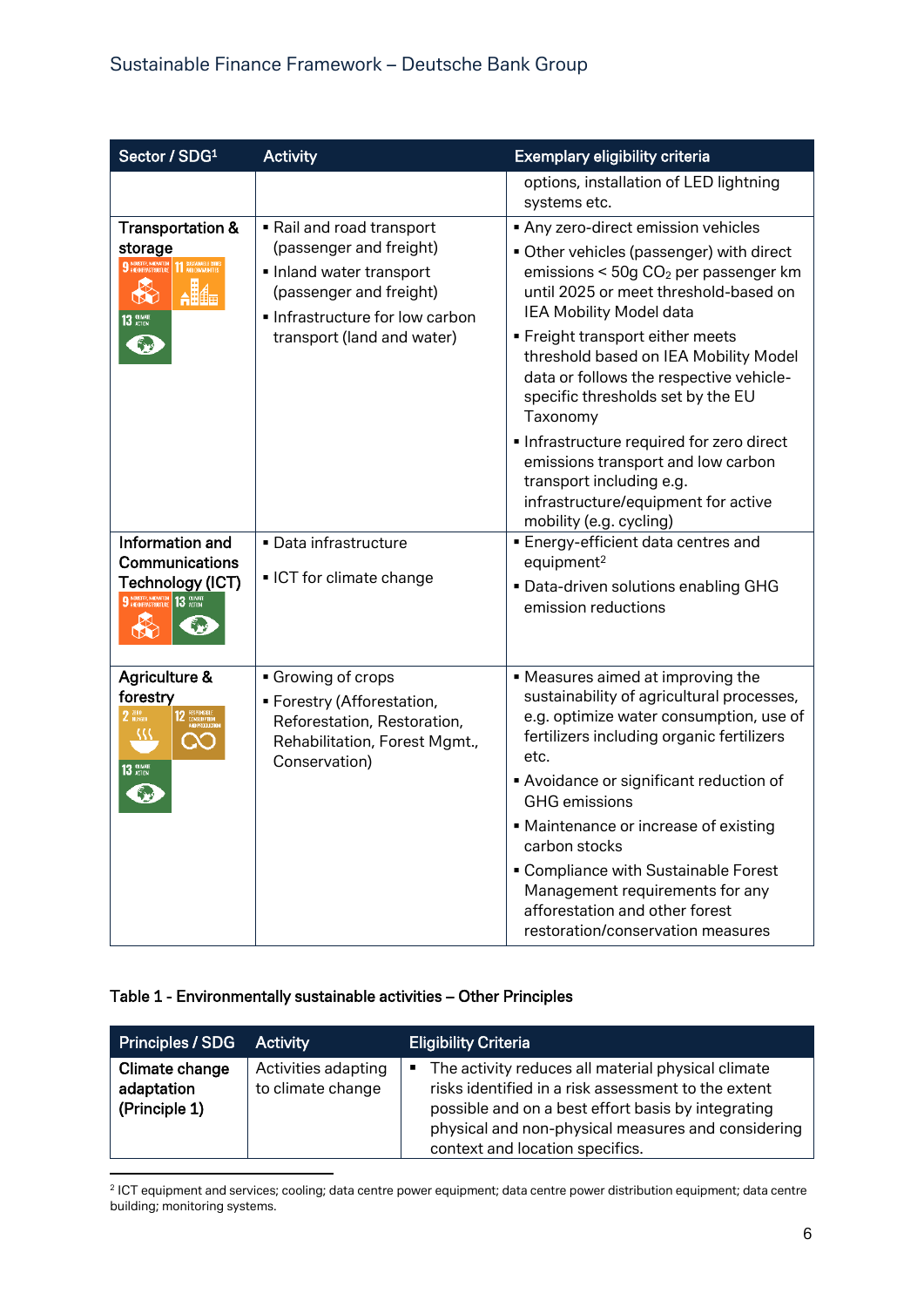| Principles / SDG | <b>Activity</b>                                                                                                     | <b>Eligibility Criteria</b>                                                                                                                                                                                                                                                                                                                                                                                                                                                                                               |
|------------------|---------------------------------------------------------------------------------------------------------------------|---------------------------------------------------------------------------------------------------------------------------------------------------------------------------------------------------------------------------------------------------------------------------------------------------------------------------------------------------------------------------------------------------------------------------------------------------------------------------------------------------------------------------|
| 13 ACTION        |                                                                                                                     | The economic activity and its adaptation measures<br>do not increase risk for or adversely affect the<br>adaptation efforts of other people, nature <sup>3</sup> and<br>assets, i.e. are consistent with sectoral, regional,<br>and/or national adaptation efforts.<br>The reduction of physical climate risks can be<br>٠<br>measured by monitoring adaption results and<br>measuring them against defined indicators.<br>For example, water utility adapting early warning<br>٠<br>systems to reduce the risk of flood. |
|                  | Activities enabling<br>adaptation of an<br>economic activity                                                        | Activities developing and/or facilitating the<br>٠<br>adaptation solutions. This can be demonstrated<br>through an assessment of the risks the activity will<br>address and an assessment of the effectiveness of<br>the activity in reducing those risks.<br>For example, a company developing and installing<br>٠<br>early warning systems for flood risk.                                                                                                                                                              |
| Principle 2 & 3  | Protection,<br>restoration and<br>promotion of<br>natural resources<br>and healthy<br>ecosystems<br>Transition to a | Eligibility for classification as sustainable finance will<br>٠<br>be assessed on a case-by-case basis only.<br>Eligibility for classification as sustainable finance will<br>٠                                                                                                                                                                                                                                                                                                                                           |
|                  | circular economy                                                                                                    | be assessed on a case-by-case basis only.                                                                                                                                                                                                                                                                                                                                                                                                                                                                                 |

 $^3$  Consideration should be given to the viability of 'green' or 'nature-based' solutions over 'grey' measures to address adaptation.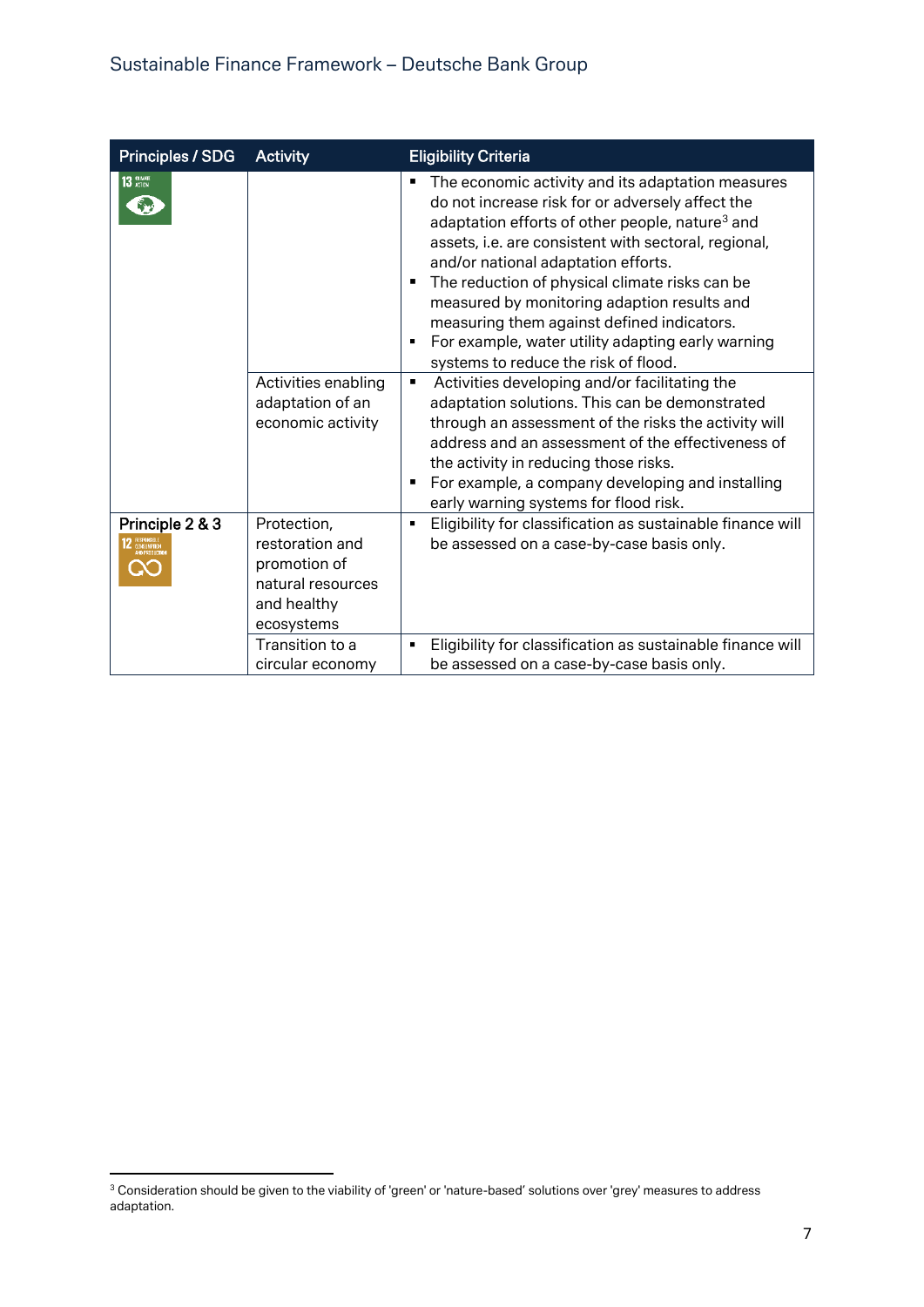#### Socially sustainable activities

Deutsche Bank defines social activities in accordance with the ICMA Social Bond Principles (SBP). Here, eligible activities are defined as directly addressing or mitigating a specific social issue and/or seek to achieve positive social outcomes especially, but not exclusively, for socially disadvantaged groups. Socially disadvantaged groups are defined as populations that are excluded in their local society for reasons that may be tied to age, sex, disability, race, ethnicity, origin, religion, economic or other status.

The below table outlines economic activities that are eligible for a classification as sustainable finance. Impact indicators are used to capture the tangible social change facilitated by sustainable finance and should be of quantitative nature where possible.

|  | Table 2 - Socially sustainable activities |
|--|-------------------------------------------|
|--|-------------------------------------------|

| Theme / SDG                                                                                                                        | <b>Eligible activities</b>                                                                                                                                                                                                                                                                           | Impact indicator                                                                                                                                                                                                                                                                                                                                                                                                                                                                                                                                                                                                                                                |
|------------------------------------------------------------------------------------------------------------------------------------|------------------------------------------------------------------------------------------------------------------------------------------------------------------------------------------------------------------------------------------------------------------------------------------------------|-----------------------------------------------------------------------------------------------------------------------------------------------------------------------------------------------------------------------------------------------------------------------------------------------------------------------------------------------------------------------------------------------------------------------------------------------------------------------------------------------------------------------------------------------------------------------------------------------------------------------------------------------------------------|
| Affordable basic<br>infrastructure<br>3 6000 MEALTH<br><b>6</b> SLEAN WATER<br>$-4\sqrt{2}$<br>$\overline{\bullet}$<br>10 BEQUEED  | Projects providing/expanding<br>$\blacksquare$<br>affordable access to clean<br>energy, clean drinking water,<br>sanitation and transport<br>Development of tele-<br>$\blacksquare$<br>communication networks and<br>related infrastructure                                                          | Number of people with access to<br>$\blacksquare$<br>electricity<br>Number of people with access to<br>$\blacksquare$<br>affordable, clean drinking water and<br>equitable sanitation<br>Number of people with access to<br>$\blacksquare$<br>sustainable transportation<br>Area covered by telecom<br>$\blacksquare$<br>infrastructure                                                                                                                                                                                                                                                                                                                         |
| Access to<br>essential<br>services<br>3 6000 HEALTH<br>4 QUALITY<br>$-M$<br>5 GONDER<br>10 REQUEST<br>⊜<br>$\left( \equiv \right)$ | Improve access to and/or<br>$\blacksquare$<br>affordability of health care<br>Enhance access to, quality of<br>$\blacksquare$<br>and/or affordability of education<br>Inclusive access without<br>$\blacksquare$<br>discrimination on the basis of<br>sex or other factors, e.g. race,<br>disability | Number of hospitals and other<br>$\blacksquare$<br>healthcare facilities built/upgraded<br>Number of beds/inhabitants<br>$\blacksquare$<br>Number of people benefitting from<br>٠<br>healthcare products/services<br>Cost reduction for standard<br>$\blacksquare$<br>treatments and medicines<br>Improved range of affordable<br>$\blacksquare$<br>medical services/medicines<br>Number of educational institutions<br>$\blacksquare$<br>funded<br>Number of students supported<br>$\blacksquare$<br>Number of years of newly<br>$\blacksquare$<br>accessible education provided<br>Equal access to education,<br>$\blacksquare$<br>healthcare and information |
| Affordable<br>housing<br>1 <sup>NO</sup><br>POVERTY<br>10 REQUEST<br><b>AYAAT</b>                                                  | Building of affordable and/or<br>$\blacksquare$<br>improved housing                                                                                                                                                                                                                                  | Rental costs compared to the<br>$\blacksquare$<br>national/regional rent index<br>Share of under-served tenants<br>$\blacksquare$<br>Number of people with access to<br>$\blacksquare$<br>adequate, safe and sustainable<br>housing                                                                                                                                                                                                                                                                                                                                                                                                                             |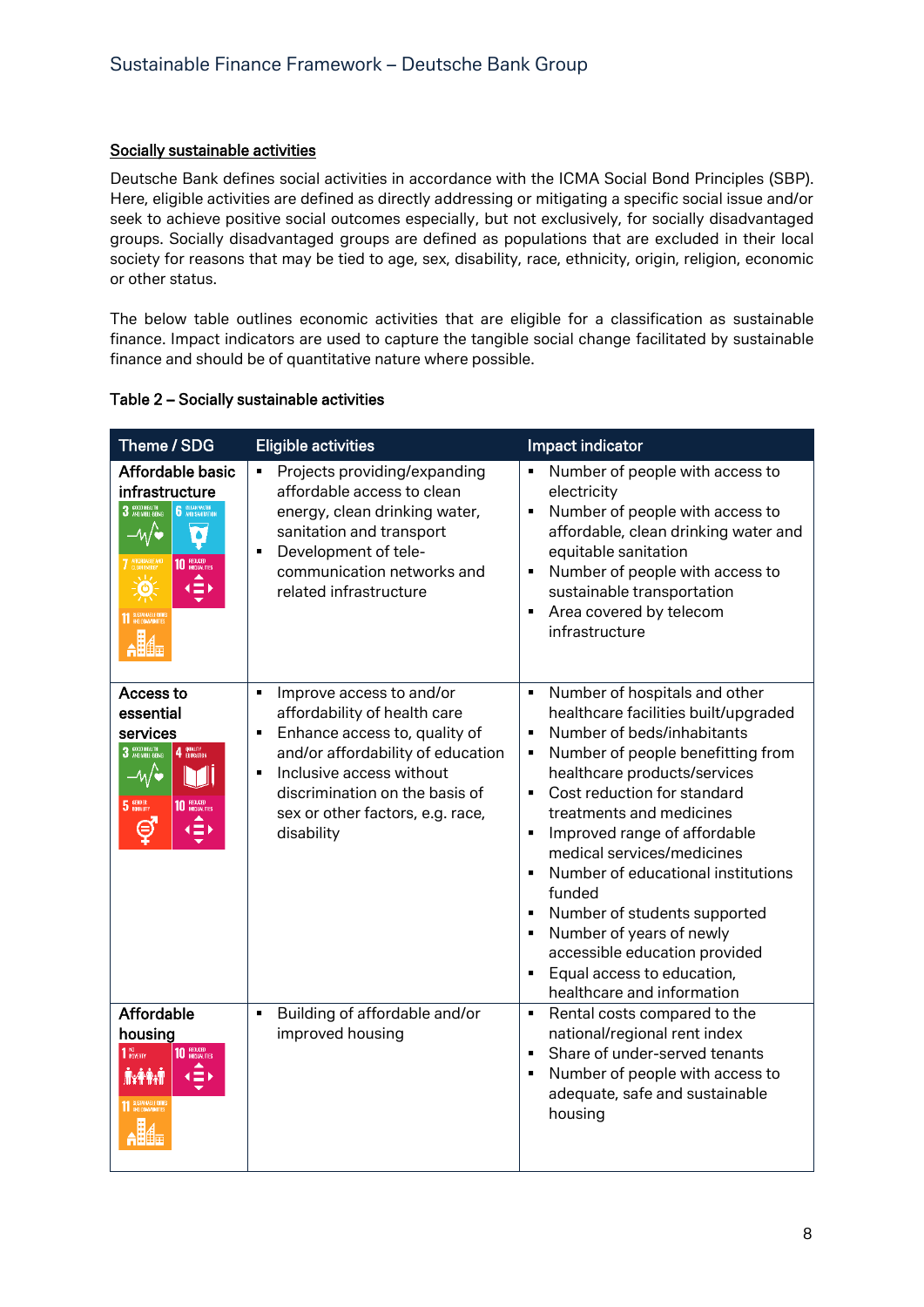| Theme / SDG                                                                                                                                         | <b>Eligible activities</b>                                                                                                                                                                                                                           | Impact indicator                                                                                                                                                                                                                                                                                                                                                                                                                                                                                                                        |
|-----------------------------------------------------------------------------------------------------------------------------------------------------|------------------------------------------------------------------------------------------------------------------------------------------------------------------------------------------------------------------------------------------------------|-----------------------------------------------------------------------------------------------------------------------------------------------------------------------------------------------------------------------------------------------------------------------------------------------------------------------------------------------------------------------------------------------------------------------------------------------------------------------------------------------------------------------------------------|
| <b>SME Financing</b><br>and<br>Microfinance<br>8 DECENT WORK AND<br>1 <sup>NO</sup> POVERTY<br><b>AYAY</b><br>10 HEQUEED<br>$\left( \equiv \right)$ | Equal access to banking,<br>$\blacksquare$<br>financial services and other<br>economic resources<br>Financing/advisory services for<br>٠<br>micro, small, and medium-sized<br>enterprises<br>Overall socio-economic<br>$\blacksquare$<br>advancement | Number of SMEs financed<br>$\blacksquare$<br>Number of jobs created/retained<br>п<br>Number of local SME suppliers and<br>п<br>smallholder farmers in supply chain<br>Number of new accounts opened in<br>п<br>underserved areas<br>Number of products aimed at<br>П<br>financial inclusion<br>Number of applicants for products<br>п<br>targeted at underserved<br>populations<br>Number of financial literacy<br>п<br>initiatives put into place<br>Number of<br>п<br>beneficiaries/participants of<br>financial literacy initiatives |
| Food security<br>$2 \frac{\text{H}80}{\text{HUNGER}}$<br><b>10 REQUIRED</b><br>$\left( \equiv \right)$                                              | Investments aiming to enhance<br>٠<br>agricultural productivity<br>Extension of sustainable farming<br>٠<br>practices/sustainable land use                                                                                                           | Output per hectare from<br>Ξ<br>environmentally sustainable<br>production<br>Water required per kg of output<br>п<br>Number of people with affordable<br>$\blacksquare$<br>access to safe, nutritious and<br>sufficient food                                                                                                                                                                                                                                                                                                            |

If a transaction/use of proceeds is aimed at a target population not included in the list set out in this policy, or contributes significantly to one of the three principles for social sustainability outlined in section 2.2, eligibility for classification as sustainable finance can be assessed on a case-by-case basis by Group Sustainability.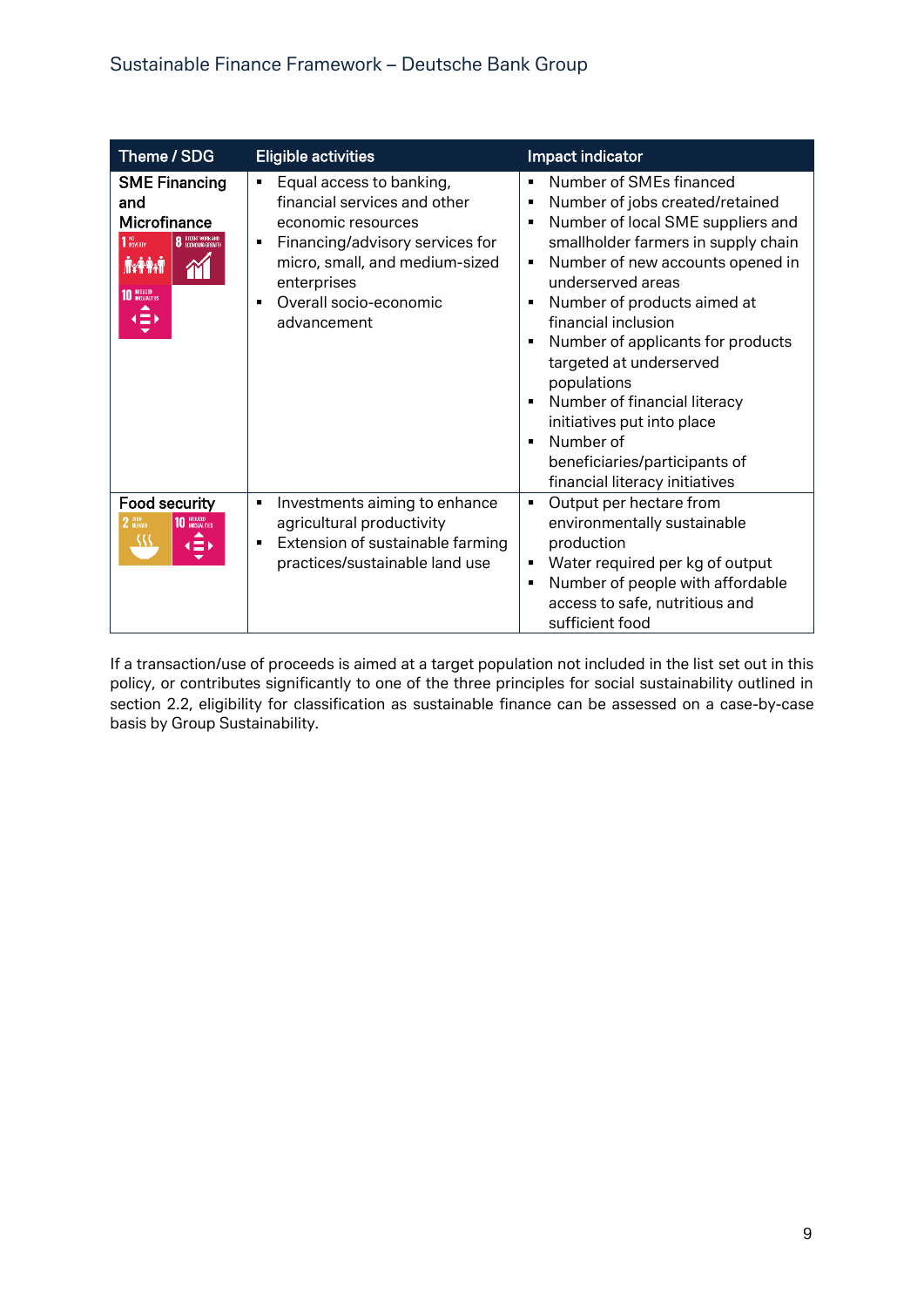#### <span id="page-11-0"></span>2.3.2. Parameter 2 – Company profile

If the use of proceed is not specified or dedicated to facilitate a certain activity (e. g. general corporate purposes), eligibility of a transaction for classification as sustainable finance will be assessed on the basis of the company profile. Transactions are eligible if the company

- 1. derives ≥ 90% of its revenues from activities eligible under section 2.3.1; and
- 2. is not involved in any activities excluded under section 2.4.

#### <span id="page-11-1"></span>2.3.3. Parameter 3 – Sustainability-linked products

Deutsche Bank facilitates the development of innovative sustainable finance solutions incentivizing its clients' commitment to sustainability and to support environmentally and socially sustainable economic activity and growth.

Sustainability-linked products are financial instruments that cannot be classified based on their use of proceeds as per the defined categories in section 2.3.1. Their structure is based on pre-determined overall or specific sustainability performance targets (SPTs). SPTs need to be

- ambitious:
- material for clients' business and core economic activities; and
- compliant with the core principles for environmental and social sustainability outlined in section 2.2.

Underlying KPIs for the SPT should address the key sector-specific ESG challenges faced by a client and its industry in a holistic way and be linked to the client's overall sustainability and/or transition strategy if available. SPTs should be verifiable and reported regularly by the client. Preferably, they should be measured or audited by a recognized and reputable external provider. This could be an ESG rating, a certification or a second-party opinion. Where applicable, specific sustainability-linked products should further adhere to recognized industry standards such as the LMA Green Loan Principles and Sustainability Linked Loan Principles or the ICMA Green Bond Principles and Social Bond Principles.

The final validation for new structures for sustainability-linked products issued under this Sustainable Finance Framework will be carried out by Group Sustainability taking market standards into consideration.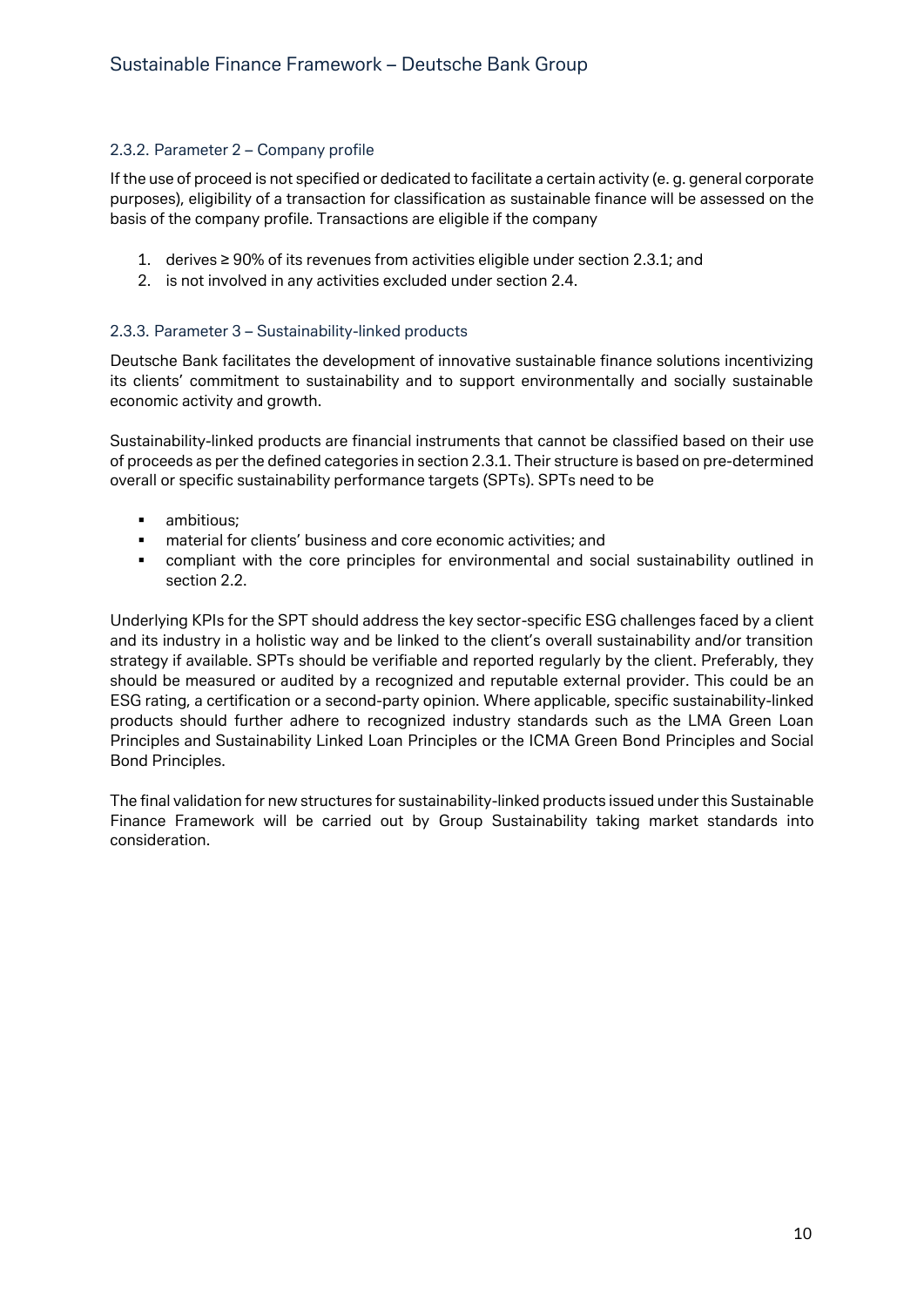#### <span id="page-12-0"></span>2.4. Exclusion criteria and environmental and social due diligence

In order to confirm that any transaction classified as sustainable finance does not have material negative environmental and/or social impacts, an ES due diligence (ES DD) will be conducted. For clients in high or enhanced ES risk sectors, the respective assessment procedure follows the ES Risk assessment as outlined in the [Deutsche Bank Environmental and Social \(ES\) Policy](https://www.db.com/files/documents/db-es-policy-framework-english.pdf) Framework. For sectors that are currently not in the scope of Deutsche Bank's ES Policy Framework, ES DD will be conducted by business and by Group Sustainability on a best effort basis. In the future, the objective is to align the existing ES DD approach with the EU Taxonomy requirements in regard to the Do No Significant Harm assessment and social safeguards.

#### <span id="page-12-1"></span>2.5. Verification process

Eligible sustainable finance activities as defined by this Framework will be reviewed and validated continuously following a three-step verification process: (1) Front-office representatives will identify sustainable transactions, products or companies for each business activity in their area of responsibility and conduct a preliminary ES assessment; (2) dedicated Business Reviewers who have been nominated by the business divisions will perform sanity checks on classified cases; and (3) Group Sustainability verifies each transaction and conducts a second-party ES DD check. In case of an escalation with respect to the classification as sustainable finance, e.g. due to issues identified through the ES assessment process, the appropriate [Reputational Risk Committee](https://www.db.com/cr/en/responsible-business/management--of--reputational--risks_.htm) may be involved as an ultimate decision body.

As described in the Reputational Risk Policy, throughout the life-cycle of a product, continuous compliance with all relevant criteria will be monitored. Any identified non-compliance will be addressed and resolved or results in de-classify of the transaction.